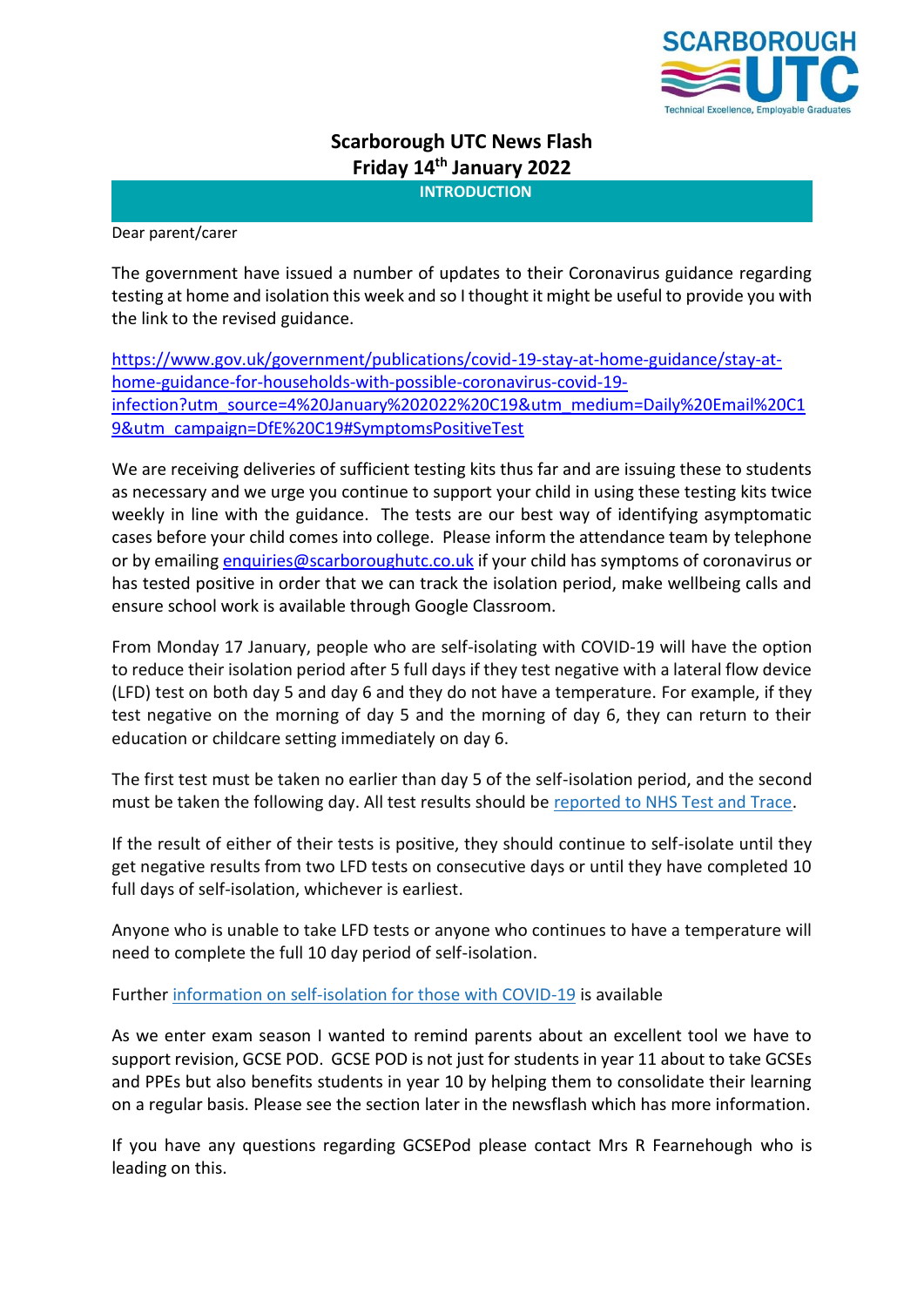*Everything is practice.*

[Pele](https://www.brainyquote.com/authors/pele-quotes)

*The more I practice the luckier I get.*

[Gary Player](https://www.brainyquote.com/authors/gary-player-quotes)

Thank you for your support.

**Mr. Kilgour Principal**

#### **T&L@SUTC**

Employer projects are a key part of our students teaching and learning experience at Scarborough UTC. Last week Unison engineers attended enrichment sessions to introduce a whole college employer project for completion this half term. The project involves the design and manufacture of an archway using tubing, featuring two decorative turned components. A wide range of skills are being demanded of, and developed by, students including teamwork, designing to a brief, CNC manufacture, safe use of the engineering lathe, project management, developing a corporate identity and many more. The project had a great start with positive feedback comments from students, staff and Unison engineers to whom we are hugely grateful for the time they have committed to planning and delivering the project. We look forward to seeing project outcomes; watch this space for images as the project progresses.

# **TECHNICAL EXCELLENCE**

News from Systems control - what a week! We have had a very busy time this week between the workshop and the CAD room.

Y13 students started the week completing their PCB design work began the week earlier, and we had some really good investigation into the best way to include testing points - either on the board, or on a separate testing module which could be temporarily joined to the board to enable testing. Our Unit 5 students have investigated both phasor diagrams and power factor this week - about how AC properties which have both frequency, size and angular frequency. We looked at how commercial users of electricity using lots of motors and pumps for example, can have an extra cost to their usage - something we term kilovolt amps reactive, or reactive power - and how this can be corrected. Year 11 students have been tremendous this week, working hard uploading photos and working on their manufacturing write ups, and then documenting their testing - having spent the majority of time before this in the workshop. Year 10 are moving on apace with their Employer Excellence project, this second one supported by Schneider Electric focusing on sensor activated switching circuit - well done for those students progressing onto creating their personalised PCB layouts.

It was nice to end a couple of Y11 lessons competing in an SUTC test equipment Kahoot, (an interactive quiz) we have not done one of those for a while. With the weekly exam paper independent study, all Y11 have plenty of revision material and access to mark schemes to practice with. On a final note, I'd like to say get well soon to some of our regular students who are almost always in lesson. We have missed you this week, and for those in my tutor group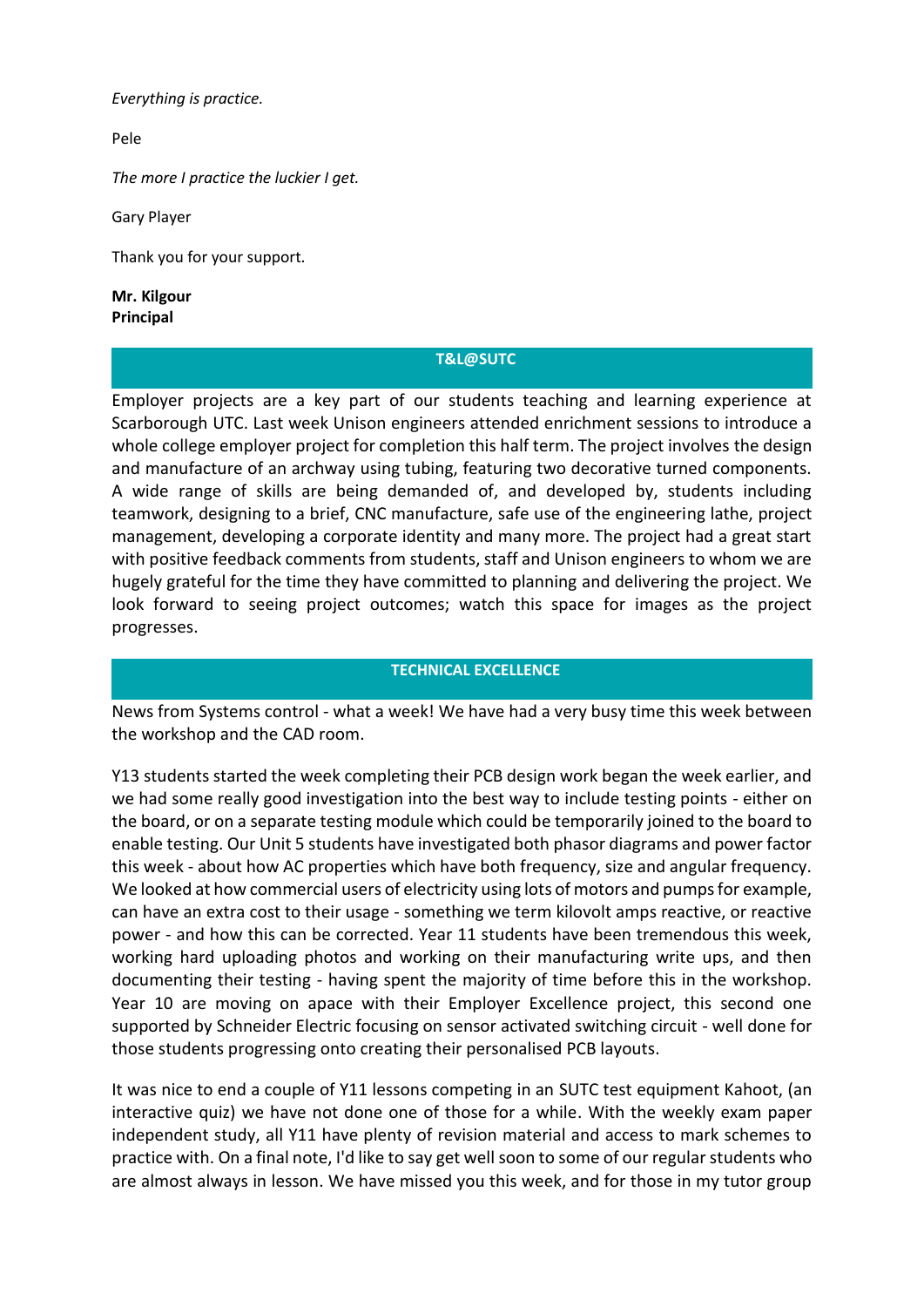and anyone who is ill at the moment, we will see you when you return - and if you're able there are tasks to do on Google classroom, but I am not expecting anyone who is ill to complete them. Have a nice weekend, Mr Brown.

#### **ASSESSMENT AND CURRICULUM**

**All Years:** All assessment information, Attendance, Professional values, behaviour and target information is published on the "My Child at school" app. This is a secure and personal portal that allows you to assess the progress of your child at any time. Invites for the portal have been issued. If there are any issues accessing the app, please report this to [enquiries@scarboroughutc.co.uk](mailto:enquiries@scarboroughutc.co.uk) for further assistance. Registering for the APP is vital as this is the primary method of regular communication to parents.

# **Behaviour and Safety**

It is important to continue the highest standards of business dress policy, with masks worn in communal areas. Please check and ensure that equipment, stationary and scientific calculators are in good working order.

Maintaining 100% attendance is important to ensure we can continue to support progress effectively. Students are supported through tutor time with attendance challenges. Attendance is a very important focus for all students to ensure we can support attainment throughout the Autumn term. A hard-working environment is vital to ensure students feel safe and make continued progress.

Firstly, structures are in place to guarantee that all students gain best opportunity to meet high standards and are recognised for hard work in areas identified by **P**rofessional **V**alues and **E**mployability **S**kills (**PVES**), these positive points are identified on your MCAS parental account. By tracking this information regularly, you will be able to identify areas of strength and development for your child

#### **Curriculum, Feedback and Assessment**

#### **Year 10 & 12**

The results of formative assessments are available on MCAS. The next assessment cycle for Y10 and 12 begun the week commencing:  $10<sup>th</sup>$  January 2022.

# **Year 11 & Y13**

Thank you for attending the Exam Preparation Evening.

Students are now working towards Pre – Public exams which commence on the 10th. The schedule for the pre-public exams has been issued and the information sent out Via MCAS email includes copies of the presentation and the revision materials. Event: Exam Preparation Evening. If you were unable to attend and wish paper copies, these can be picked up on reception.

#### **Forthcoming Attainment Assessment and feedback dates**

#### **Year 10/12**

The assessment process at SUTC uses live assessment sheets, this means that assessment grade sheets are continually open. This allows staff to amend data and attitude to learning grades following each data capture and respond to formative assessment used within the classroom.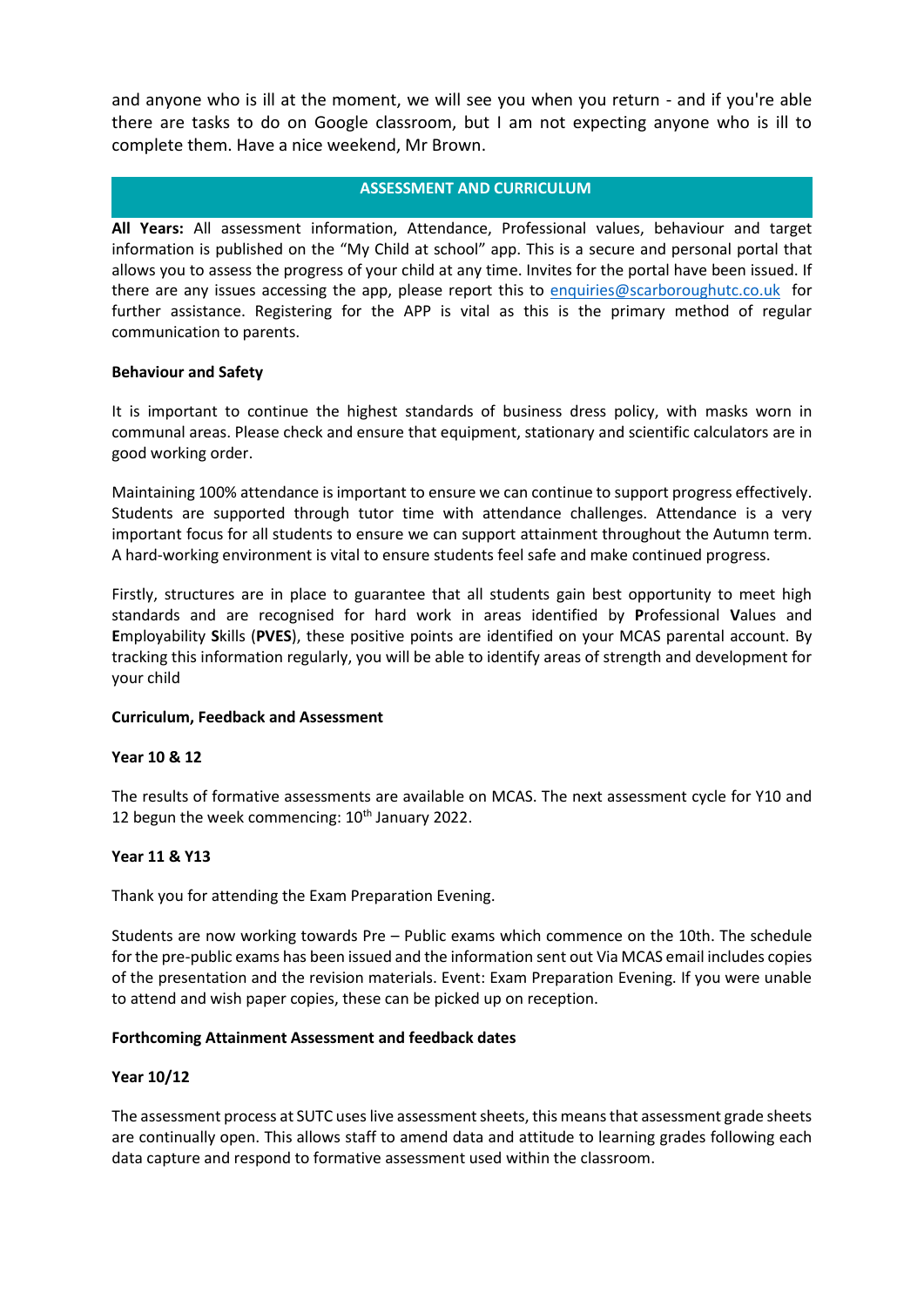#### **Year 11/13**

Assessment Data Analysis for the scheduled PPE's will take place w/c 7<sup>th</sup> March and reporting information will be published on MCAS w/c 14<sup>th</sup> March 2022.

#### **SIXTH FORM**

We have had a busy week in the sixth form with students having talks from Northumbria University in Year 12 and those in Year 13 hearing from CU Scarborough about Student Finance if they are applying to university. We are delighted to welcome lots of universities to speak at the college this term to help our student make informed choices about their futures. A full calendar of these is on our Sixth Form google classroom. Other sixth from news includes:

- Year 13 have been having progress review interviews regarding their exam preparations and setting targets for their upcoming PPE exams.
- Year 13 have also started the MyTutor sessions online in STEM subject offering 1:1 support.
- Exam preparation resources have been given to students and are on our website and sixth for google classroom. These include their PPE timetable for February exams that start on Thursday  $10^{th}$  – Friday  $18^{th}$  February and their summer exam dates for all external exams in June.
- We recommend that all students wear masks in college to reduce infection and test themselves twice weekly with the LFT's provided.
- Congratulations to our Year 12 students who took their Health and Social Care Unit 1 Exam on Friday 14<sup>th</sup> January

#### **ETHOS AND CAREERS**

Our theme of the week has been Critical Thinking. Critical thinking requires you to use your ability to reason. It is about being an active learner rather than a passive recipient of information. Students have had assemblies about how to critically think about the Covid 19 vaccine from the Stephen Hawking Foundation. We have discussed conspiracy theories and how to distinguish fake news. Students in tutor time have seen a film explaining the importance of this skill and how employers are looking for this from those that they recruit.

Our student leaders met this week to discuss their fundraising for this term and have already raised just under £150 for Young Minds through their bake sale and own clothes day.

#### **CAREERS**

Mr Forster, our careers officer has been working with our students this week in Year 11,12 and 13.

Unison have been working with our Year 12 and 13 engineering teaching CAD

Students made a positive start to the enrichment project with UNISON last week and this will continue this half term for Year 12 students.

Congratulations to all of the Year 13's who are gaining offers from universities – more have come in this week from York, Durham, Manchester, Hull and Leeds universities. Some are reduced offers due to the good quality of their personal statements.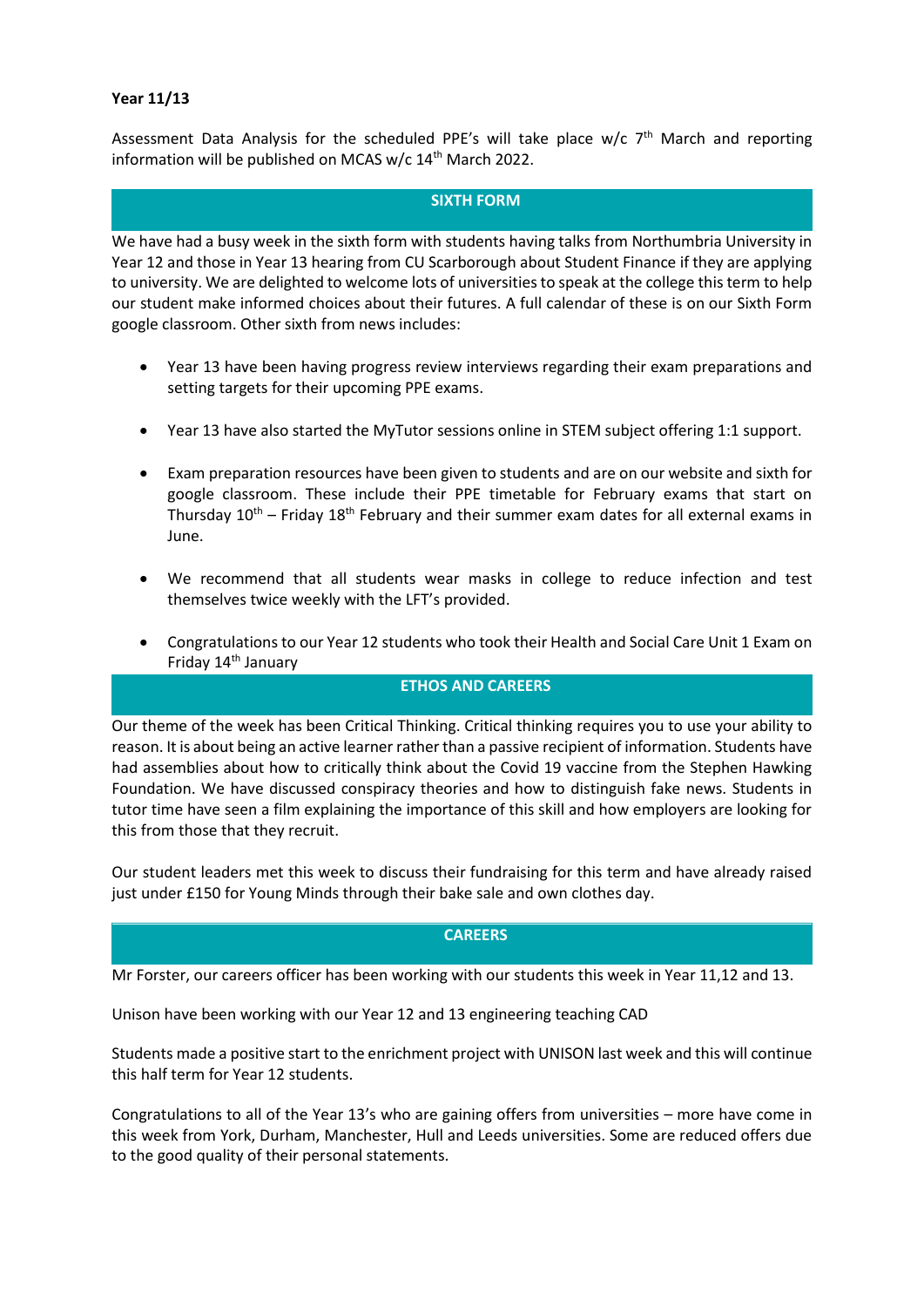We advise students to visit universities for open days or applicant days after receiving an offer to help them make an informed decision about their final choices.

Students have been encouraged to write their goals for the year onto their Grofar passports.

**GCSEPOD**



# **What can you do to support your child?**

# **Parent Toolkit - Getting Started**

This toolkit is designed to help you support your child in using GCSEPod at home.

GCSEPod is an e-learning tool which can help your child study at home. Our content is mainly GCSE based but the platform is suitable for students aged 11 onwards.



All students at the UTC have access to GCSE POD and you can access resources to support them in their use of this excellent tool here: <https://www.gcsepod.com/parent-resources/>

Your child has already been registered with GCSEPod, so all they need to do is activate their account by following the instructions below. If your child has already activated but can't remember their username and password, please ask them to contact a member of staff.

- 1) Go t[o www.gcsepod.com](http://www.gcsepod.com/) and click "Login" in the top right-hand corner
- 2) Click "New to GCSEPod? Get started."
- 3) Select "Student"
- 4) Enter your child's name, date of birth and the school name.
- 5) Create a username, password, and a password hint to help them remember the password.

The platform contains over 6,000 Pods, which are 3-5 minute videos packed with course content. As well as our Pods we have a host of Student Learning Activities which are designed to help students commit that content to their long-term memory. We also have our award-winning Check & Challenge tool which provides quizzes for your child to test their knowledge on. Check & Challenge provides scaffolded support through hints, multiple choice options and feedback statements which help to consolidate learning and build students' confidence.